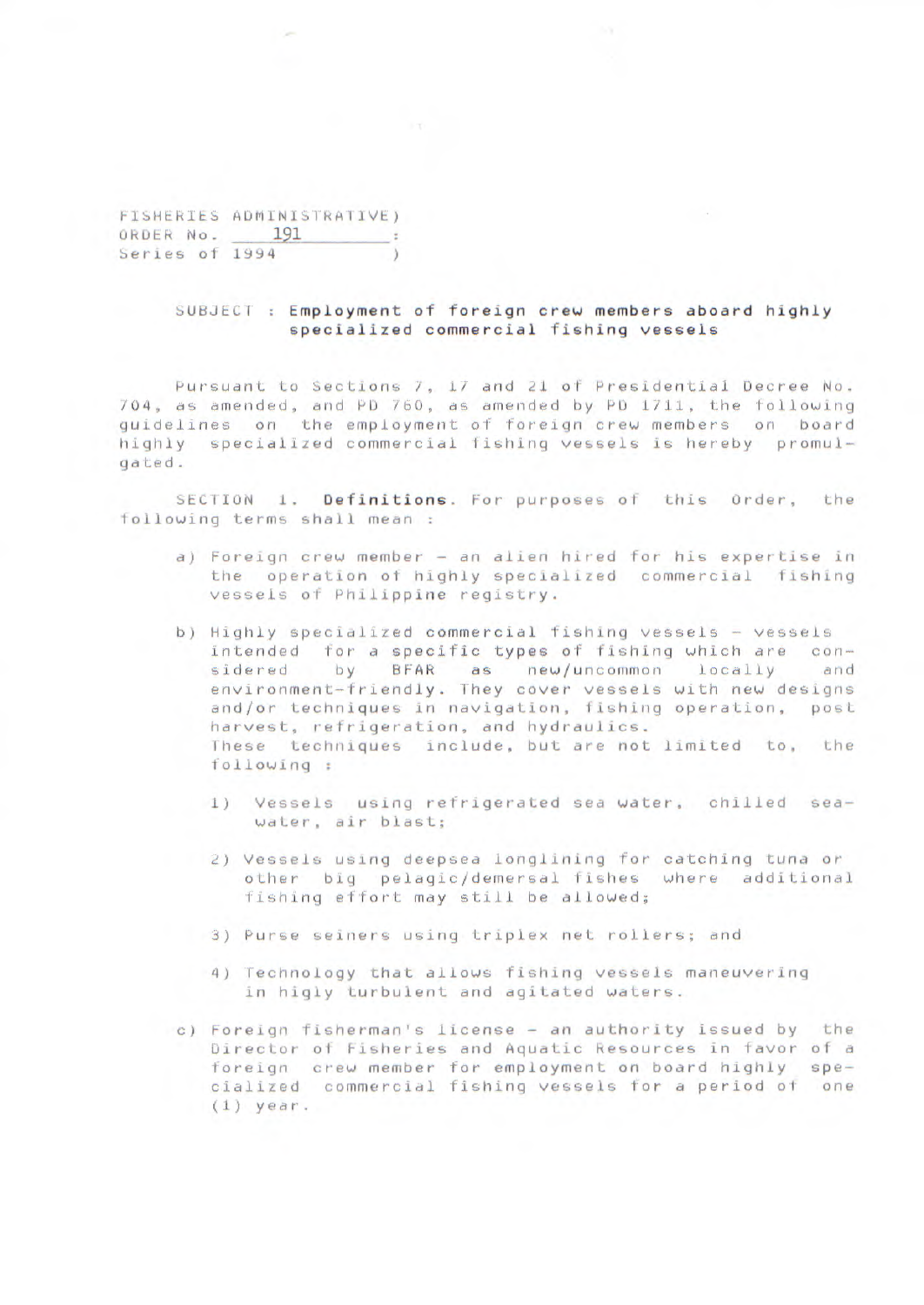SECTION 2. Prohibition. It shall be unlawful to employ a foreign crew member on board highly specialized commercial fishing vessels of Philippine registry without a valid license issued for the purpose by the Bureau of Fisheries and Aquatic Resources.

SECTION 3. Application for a foreign crew member's license. All applications for foreign crew member's license shall be filed with the Bureau of Fisheries and Aquatic Resources, accompanied by the following documents :

- a) Two color pictures, passport size (2" x 2"), of the applicant;
- b) Alien Employment Permit (AEP) issued by the Department of Labor;
- c) A certified photocopy of applicant's passport and/or Seaman's Book;
- d) A certified photocopy of Authority to Employ issued by the Bureau of Immigration, Department of Justice.
- e) Bio—data using BFAR Form.

SECTION 4. Validity of license. The license shall be valid -for a period of one (1) year from date of issuance, renewable for another year depending upon the turnover rate of understudies, languange barriers, and cultural differences between the foreign crew members and their local understudies.

SECTION 5. Allowable number of foreign crew members for each fishing vessel. Not more than four (4) foreign crew members shall be employed aboard each highly specialized commercial fishing vessel, distributed as follows

a) One (1) for the engine/machinery;

b) One (1) for the refrigeration; and

c) TWo (2) for the fishing gear.

SECTION 6. Special qualificatios of foreign crew members. The applicant must possess skills and techniques not locally available or, even if locally available, are inadequate or unsuitable to the unique features of the highly specialized commercial fishing vessel, engine or gear.

SECTION 7. Training of Filipino understudies. Each foreign crew member shall train at least two (2) Filipino understudies for the duration of his employment. The understudies shall take over the foreign crew member's job upon the expiration of the latter's employment contract.

SECTION 8. Application and license fees. An application fee of two hundred pesos ( P 200.00) and annual license of one thousand pesos (P 1,000.00) shall be collected from each applicant.